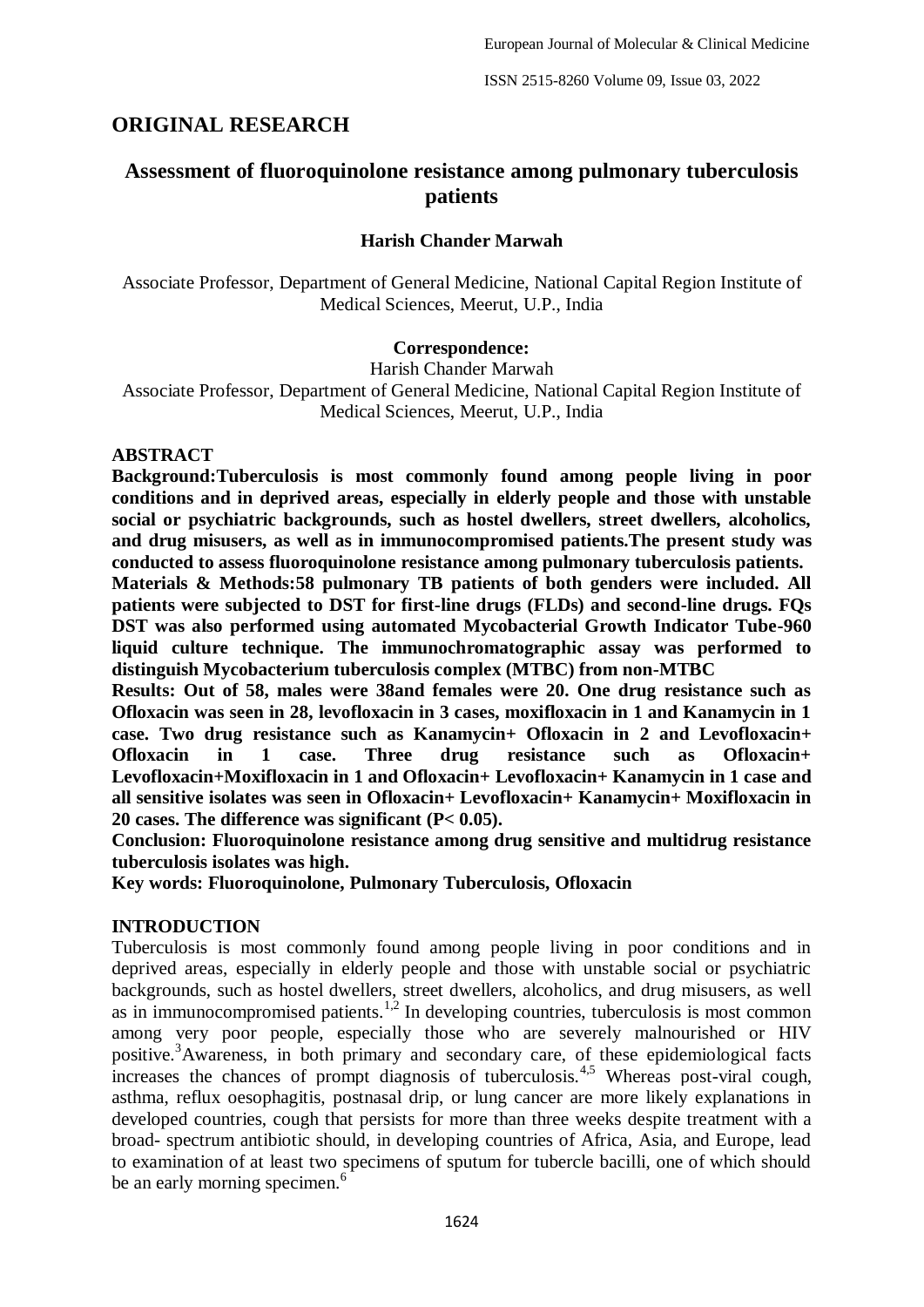Fluoroquinolones (FQs) are a group of bactericidal antibiotics acting on DNA gyrase and have a high activity against Mycobacterium tuberculosis (Mtb).<sup>7</sup> These are classified as group A drugs by the World Health Organization (WHO) and form the backbone of multidrug/extensively drug-resistant TB (M/XDR-TB) treatment due to their good oral bioavailability, affordable cost and excellent safety profile. <sup>8</sup>The emergence of resistance to FQs also accelerates the progression of disease among multidrug-resistant (MDR) patients and is a risk factor for the development of XDR-TB. The present study was conducted to assess fluoroquinolone resistance among pulmonarytuberculosis patients.

### **MATERIALS & METHODS**

The present study comprised of 58pulmonary TB patients of both genders. The consent was obtained from all enrolled patients.

Data such as name, age, gender etc. was recorded. Two slides for acid-fast bacilli were made directly from each sample collected from spot and morning sputum specimens and stained by Ziehl-Nielsen method. All patients were subjected to DST for first-line drugs (FLDs) and second-line drugs. FQs DST was also performed using automated Mycobacterial Growth Indicator Tube-960 liquid culture technique. The immunochromatographic assay was performed to distinguish Mycobacterium tuberculosis complex (MTBC) from non-MTBC.Data thus obtained were subjected to statistical analysis. P value  $\lt$  0.05 was considered significant.

# **RESULTS Table I Distribution of patients**

| Total-58      |              |                |  |  |  |  |
|---------------|--------------|----------------|--|--|--|--|
| <b>Gender</b> | <b>Males</b> | <b>Females</b> |  |  |  |  |
| Number        |              |                |  |  |  |  |

Table I shows that out of 58, males were 38and females were 20.

|  |  |  |  |  | Table II Drug susceptibility patterns in multidrug-resistant M. tuberculosis isolates |
|--|--|--|--|--|---------------------------------------------------------------------------------------|
|--|--|--|--|--|---------------------------------------------------------------------------------------|

| Drug resistance pattern | <b>Drugs</b>                 |                | P value |
|-------------------------|------------------------------|----------------|---------|
| One drug resistance     | Ofloxacin                    | 28             | 0.01    |
|                         | Levofloxacin                 | 3              |         |
|                         | Moxifloxacin                 |                |         |
|                         | Kanamycin                    |                |         |
| Two drug resistance     | Kanamycin+ Ofloxacin         | $\overline{2}$ | 0.05    |
|                         | Levofloxacin+ Ofloxacin      |                |         |
| Three drug resistance   | $Ofloxacin + Levofloxacin +$ |                |         |
|                         | Moxifloxacin                 |                |         |
|                         | Ofloxacin+Levofloxacin+      |                |         |
|                         | Kanamycin                    |                |         |
| All sensitive isolates  | Ofloxacin+Levofloxacin+      | 20             |         |
|                         | Kanamycin+ Moxifloxacin      |                |         |

Table II, graph I shows thatone drug resistance such as Ofloxacin was seen in 28, levofloxacin in 3 cases, moxifloxacin in 1 and Kanamycin in 1 case. Two drug resistance such as Kanamycin+ Ofloxacin in 2 and Levofloxacin+ Ofloxacin in 1 case. Three drug resistance such as Ofloxacin+ Levofloxacin+Moxifloxacin in 1 and Ofloxacin+ Levofloxacin+ Kanamycin in 1 case and all sensitive isolates was seen in Ofloxacin+ Levofloxacin+ Kanamycin+ Moxifloxacin in 20 cases. The difference was significant (P< 0.05).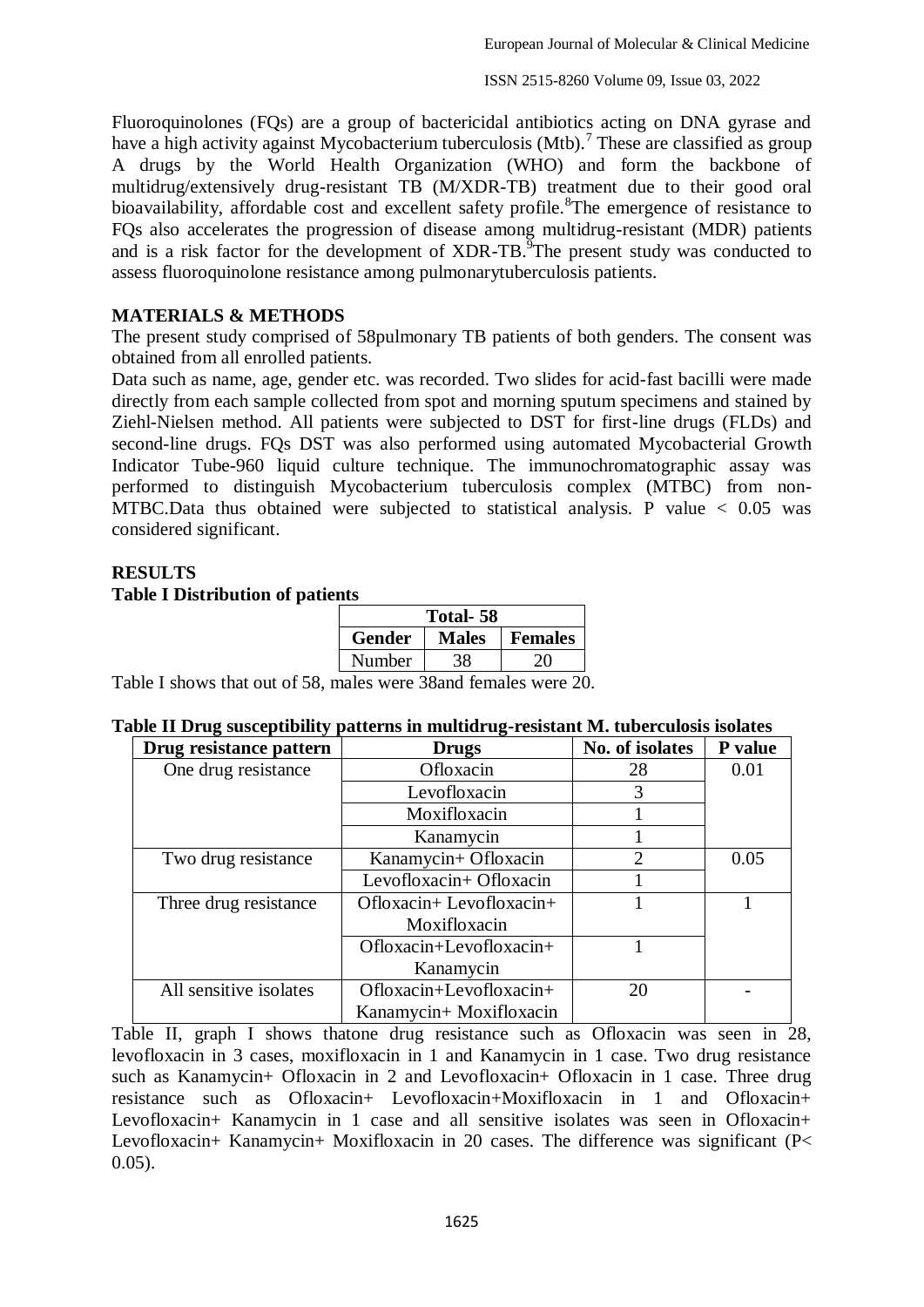

**Graph II Drug susceptibility patterns in multidrug-resistant M. tuberculosis isolates**

### **DISCUSSION**

Most tuberculosis programmes use direct smear examination of sputum but, if resources permit, culture is desirable.<sup>10</sup> Reliable susceptibility testing is a luxury few developing countries can afford, although it is especially desirable for purposes of re-treatment.<sup>11</sup> Rapid methods of culture and susceptibility testing are widely available in the wealthier nations.<sup>12,13</sup> Molecular techniques have provided quick, sensitive, and specific tests for Mycobacterium tuberculosis*—*such as polymerase chain reaction, DNA and RNA probes, and γ interferon tests—but these are expensive and technically demanding.<sup>14</sup>They are most useful in diagnosing multi-drug resistant organisms quickly and in differentiating M tuberculosis from other, non-infectious mycobacterial species.15,16The present study was conducted to assess fluoroquinolone resistance among pulmonarytuberculosis patients.

We found that out of 58, males were 38and females were 20. Sharma et  $al<sup>17</sup>$ determined the FQs resistance among drug sensitive and drug-resistant pulmonary TB patients in a tertiary care centre in north India. A total of 1619 sputum/smear-positive specimens of pulmonary TB patients were subjected to DST for first-line drugs (FLDs) and second-line drugs. In addition, FQs DST was also performed using automated Mycobacterial Growth Indicator Tube-960 liquid culture technique. The immunochromatographic assay was performed to distinguish Mycobacterium tuberculosis complex (MTBC) from non-MTBC. Mycobacterium tuberculosis (Mtb) was isolated in 1499 sputum specimens; 1099 culture specimens were sensitive to FLDs, 249 grew as multidrug-resistant (MDR) Mtb and the remaining 151 isolates revealed any drug resistance to FLDs. While FQs monoresistance among the FLD sensitive isolates was 3.1 per cent (35/1099), 27.3 per cent (68/249) among MDR Mtb isolates had additional FQs resistance.

We found that one drug resistance such as Ofloxacin was seen in 28, levofloxacin in 3 cases, moxifloxacin in 1 and Kanamycin in 1 case. Two drug resistance such as Kanamycin+ Ofloxacin in 2 and Levofloxacin+ Ofloxacin in 1 case. Three drug resistance such as Ofloxacin+ Levofloxacin+Moxifloxacin in 1 and Ofloxacin+ Levofloxacin+ Kanamycin in 1 case and all sensitive isolates was seen in Ofloxacin+ Levofloxacin+ Kanamycin+ Moxifloxacin in 20 cases. In a study by Rosha et  $al^{18}$ , the clinical profile of 28 cases of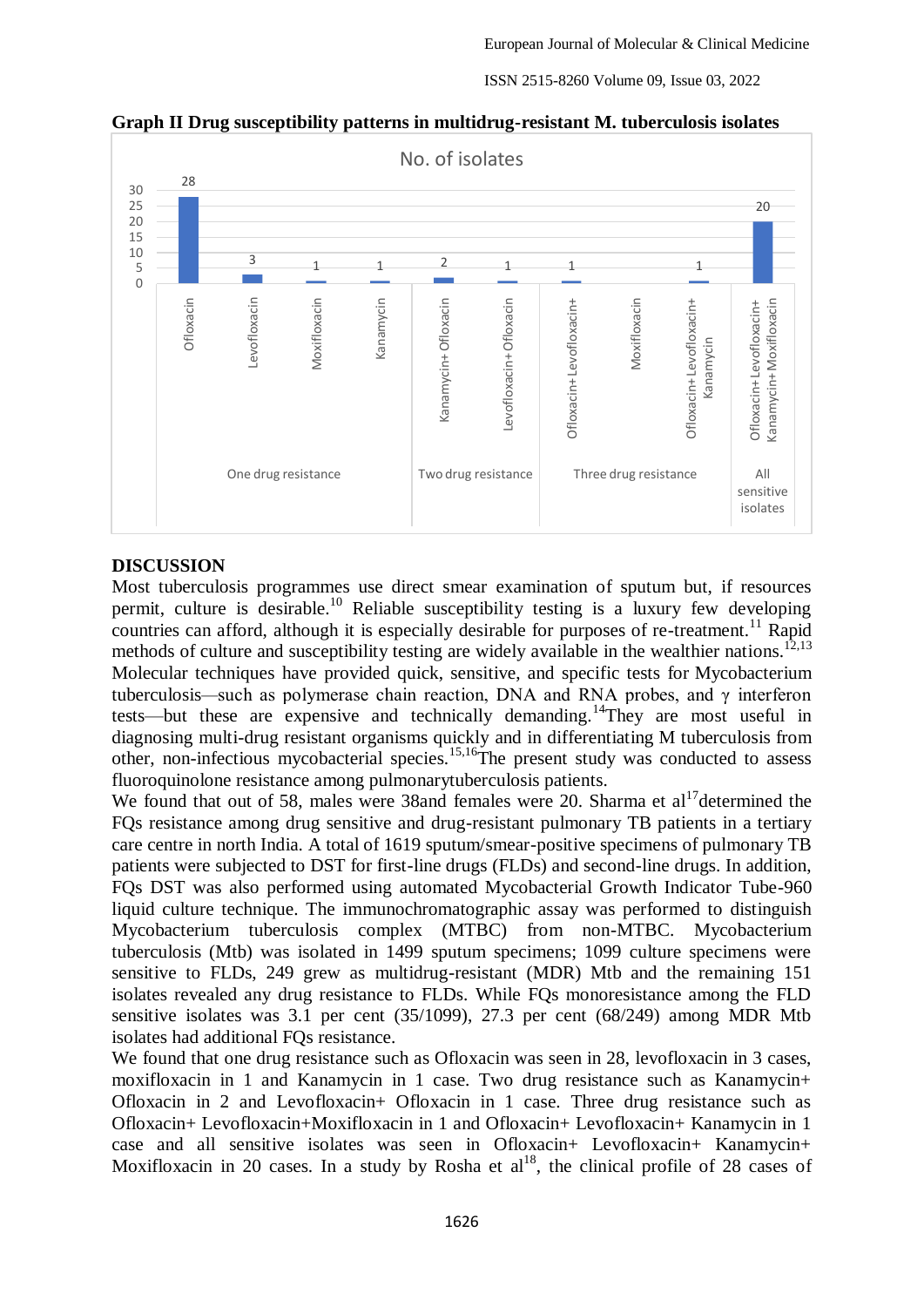ISSN 2515-8260 Volume 09, Issue 03, 2022

multidrug resistant pulmonary tuberculosis was studied. All cases were sputum culture proved, with individual patterns of drug resistance. All patients were from the lower income groups. Though only 6 (21.4%) were smokers, chronic bronchitis and obstructive lung disease was found in 13 patients (46.4%). All denied history of alcohol and substance abuse, 3 (10.7%) gave history of drug reactions requiring modification of 1st line ATT. Four (14.2%) patients had non-insulin dependent diabetes mellitus (NIDDM). Only 5 cases (17.8%) had detailed records of previous ATT. The length of first-line ATT at time of diagnosis of MDR ranged from 1 to 8 years with 20 (71.4%) having taken ATT for 1 or 2 years. The reasons for development of MDR were probed. Fourteen (50.0%) patients admitted to noncompliance, 8 (28.5%) cases had relapse, 5 had treatment failure (17.8%), and 1 had primary drug resistance (3.6%). Among the non-complaint group 6 (21.4%) patients modified drug therapy on their own, 3 (10.7%) frequently changed doctors, 3 (10.7%) had drug reactions and took prolonged monotherapy whereas 2 (7.2%) took treatment from District Tuberculosis Centre (DTC) where there was frequent change in drug therapy. The radiographic patterns seen were cavities in 11 (39.2%), soft lesions in 5 (17.8%), destroyed lobe in 3 (10.7%) destroyed lung in 8 (28.5%) and hydropneumothorax in 1 (3.6%). Among the patients with destroyed lung it was found that 7 had left-sided lung destruction. No correlation between length of ATT and destroyed lung could be established. All patients were HIV negative. Fourteen (50%) patients had two-drug resistance, 7 (25%) had three-drug resistance, 5 (17.8%) were resistant to 4 drugs, while 2 (72%) were resistant to 5 or more drugs.

### **CONCLUSION**

Authors found that Fluoroquinolone resistance among drug sensitive and multidrug resistance tuberculosis isolates was high.

### **REFERENCES**

- 1. Ginsburg AS, Woolwine SC, Hooper N, Benjamin WH Jr., Bishai WR, Dorman SE, et al. The rapid development of fluoroquinolone resistance in M. tuberculosis. N Engl J Med 2003; 349: 1977-8.
- 2. Selvakumar N, Kumar V, Balaji S, Prabuseenivasan S, Radhakrishnan R, Sekar G, et al. High rates of ofloxacin resistance in Mycobacterium tuberculosis among both new and previously treated patients in Tamil Nadu, South India. PLoS One 2015; 10: e0117421.
- 3. Falagas ME, Giannopoulou KP, Kokolakis GN, Rafailidis PI. Fosfomycin: Use beyond urinary tract and gastrointestinal infections. Clin Infect Dis 2008; 46: 1069-77.
- 4. Zhao B, Chignell CF, Rammal M, Smith F, Hamilton MG, Andley UP, et al. Detection and prevention of ocular phototoxicity of ciprofloxacin and other fluoroquinolone antibiotics. PhotochemPhotobiol 2010; 86: 798-805.
- 5. Ramachandran R, Nalini S, Chandrasekar V, Dave PV, Sanghvi AS, Wares F, et al. Surveillance of drug-resistant tuberculosis in the state of Gujarat, India. Int J Tuberc Lung Dis 2009;13: 1154-60.
- 6. Iseman MD. Treatment of multidrug resistant tuberculosis. New Engl J Med. 1993;329:784–791.
- 7. Madsen LA, Iseman MD. Management of drug resistant tuberculosis. Chest Surg Clin North Am. 1993;3:715–721.
- 8. Sinder DE, Kelly GD, Cauthen GM. Infection and disease among contacts of tuberculosis with drug resistant and drug susceptible bacilli. Am Rev Respir Dis. 1985;41:125–127.
- 9. Anon Multidrug resistance in tuberculosis (Editorial) Indian J Tub*.* 1994;41:1–2.
- 10. Trivedi SS, Desai SC. Primary anti-tuberculosis drug resistance and acquired rifampicin resistance in Gujarat. Tubercle. 1988:37–40.